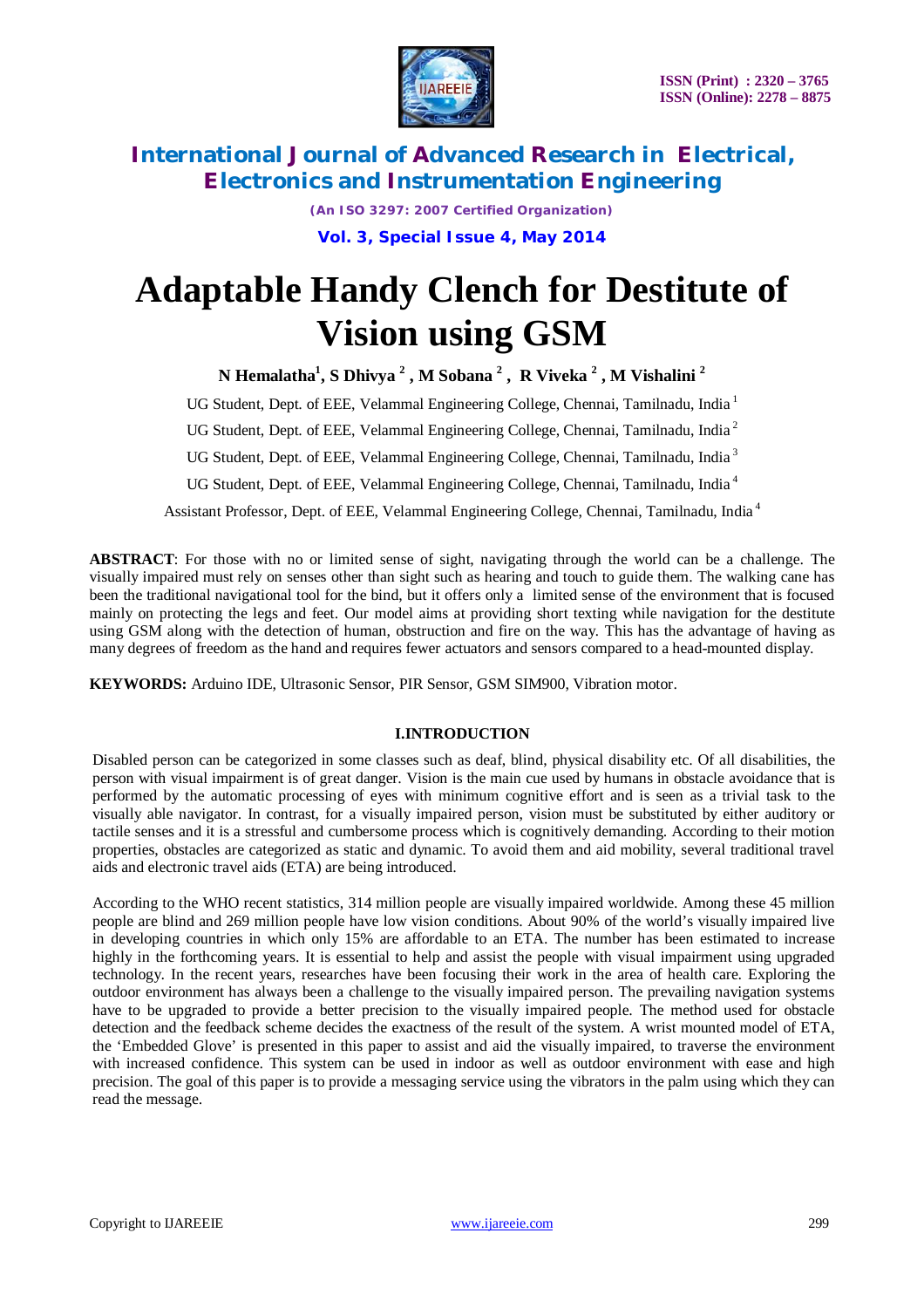

*(An ISO 3297: 2007 Certified Organization)*

# **Vol. 3, Special Issue 4, May 2014**

#### **II.OBJECTIVE**

The objective of this proposal is to define and explain the methods in which PIC Microcontroller 16F877 controls the six vibration motor attached to the palm which operates to the corresponding messages. Behind the palm the glove is attached with the ultrasonic, temperature sensor and PIR sensor to detect the presence of human, obstruction and fire respectively. In the presence of fire the buzzer gives a long beep and obstruction gives short beeps with low sound and incase of presence human opposite to them vibration motor on the backside of arm rotates.

#### **III.REVIEW OF ALREADY EXISTING METHODS**

In the recent years several travelling aids have been developed to assist the visually impaired in safety navigation. These include the Laser Cane, Mowat Sensor, Nav Belt, Sens Cap, Tyflos, Nottingham Obstacle Detector, Path sounder and Binaural Sonic Guide. The shortcomings of these ETAs include the masking effects due to auditory feedback, cost, reduction in walking speed of the user and energy consumption. Several available travelling aids are not accepted by the visually impaired community due to the features of enhanced complexity and high cost.

Most of the travelling aids are in the form of the White Cane. The cane is expensive, heavy and also can cover only a limited range in the detection of obstacles. The decision to move in the right direction is taken by the controller that commands the wheel to rotate as required which causes a hidden damage to the brain

#### **IV.BRAILLE CELL**

Standard Braille is an approach to creating documents which could be read through touch. This is accomplished through the concept of a Braille cell consisting of raised dots on thick sheet of paper. The protrusion of the dot is achieved through a process of embossing. A cell consists of six dots arranged in the form of a rectangular grid of two dots horizontally and three dots vertically. With six dots arranged this way, one can obtain sixty three different patterns of dots. A visually Handicapped person is taught Braille by training him or her in discerning the cells by touch, accomplished through his or her palm.

| a                                                          | b                | $\ddot{\text{c}}$                            | d                       | e                    | f                                                                     | $\overline{g}$                                        | h                      | $\mathbf{i}$                                                          | j              |
|------------------------------------------------------------|------------------|----------------------------------------------|-------------------------|----------------------|-----------------------------------------------------------------------|-------------------------------------------------------|------------------------|-----------------------------------------------------------------------|----------------|
|                                                            | $\ddot{\cdot}$   |                                              | $\dddot{\cdot}$         | ۰.                   | $\ddot{\bullet}$                                                      | $\ddot{\phantom{a}}\phantom{a}\phantom{a}\phantom{a}$ | ።                      | $\bullet$                                                             | .:             |
| $\mathbf k$                                                | I                | $\overline{m}$                               | $\overline{\mathbf{n}}$ | $\overline{0}$       | p                                                                     | q                                                     | r                      | $\overline{\mathbf{s}}$                                               | t              |
| $\begin{array}{ c } \hline \bullet \\ \bullet \end{array}$ | $\frac{1}{2}$    | $\begin{array}{c} 0.0 \\ 0 \\ 0 \end{array}$ | $\ddot{\cdot}$          | $\ddot{\cdot}$       | $\begin{array}{c} \bullet & \bullet \\ \bullet & \bullet \end{array}$ | $\ddot{\phantom{a}}$                                  | $\ddot{\cdot}$         | $\begin{smallmatrix} \bullet \\ \bullet \\ \bullet \end{smallmatrix}$ | $\ddot{\cdot}$ |
| u                                                          | V                | $\mathbf X$                                  | y                       | z                    | W                                                                     |                                                       |                        |                                                                       |                |
| $\begin{array}{c} \circ \\ \circ \\ \circ \end{array}$     | $\ddot{\bullet}$ | $\ddot{\bullet}$                             | $\ddot{\bullet}$        |                      | ÷                                                                     |                                                       |                        |                                                                       |                |
| $\mathfrak{s}$                                             | j,               | j,                                           | Ç,                      | en                   | $\mathbb{D}$                                                          | $\left( \right)$                                      | $\mathbf{H}_\parallel$ | in                                                                    | ार             |
| $\bullet$                                                  | $\ddot{\bullet}$ |                                              | ٠.                      | $\ddot{\phantom{0}}$ | $\ddot{\bullet}$                                                      | $\ddot{\phantom{a}}$                                  |                        | $\ddot{\phantom{0}}$                                                  | $\ddot{\cdot}$ |

Figure1: Standard braille symbols

# **V. PROPOSED SYSTEM**

The hand glove consists of the PIC microcontroller which controls the input from the GSM and sends it to six vibration motor. Fire sensor and ultrasonic gives long and short beep respectively. The PIR sensor which detects the human intrusion makes another vibration motor which is connected to the backside of palm to rotate.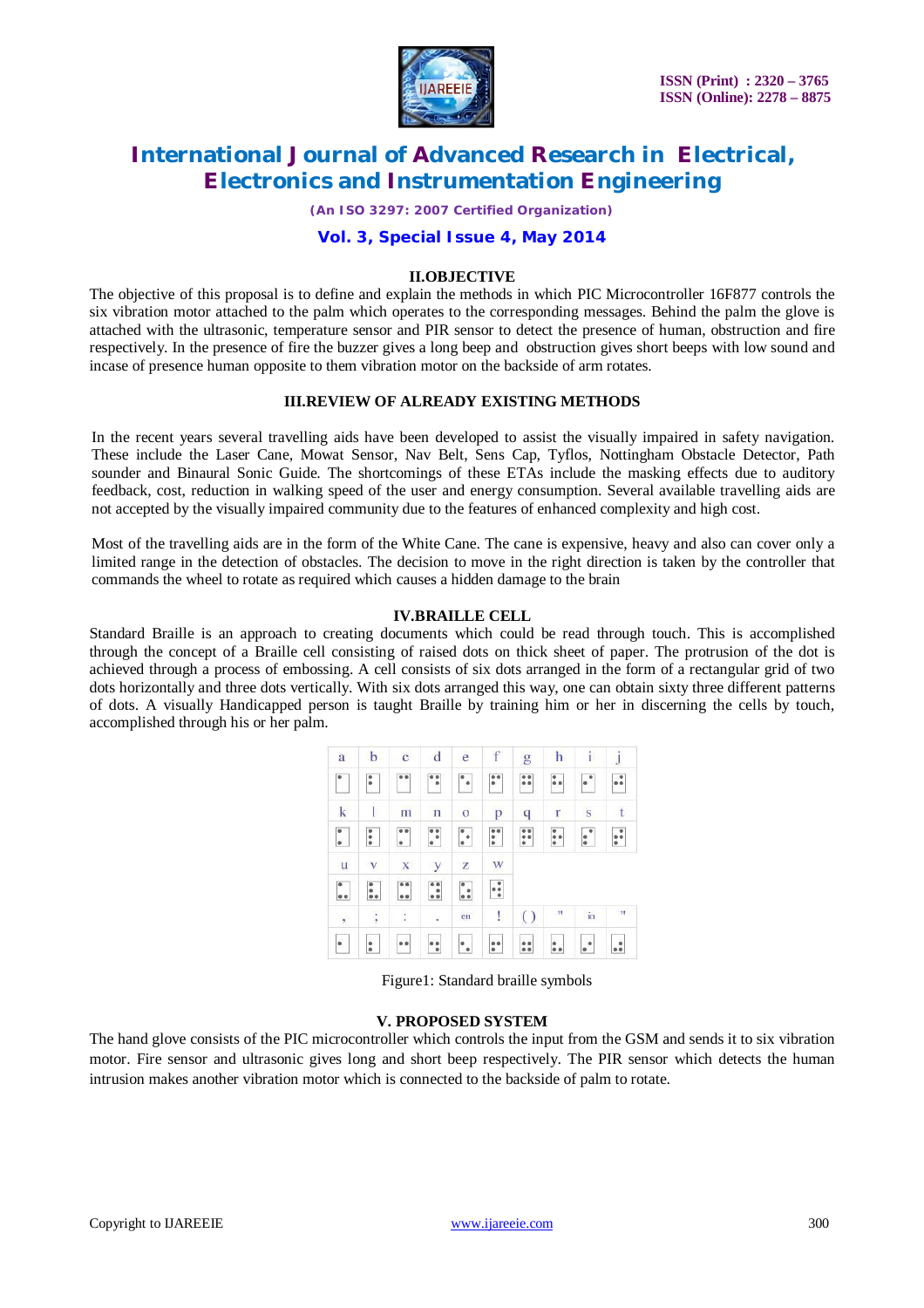

*(An ISO 3297: 2007 Certified Organization)*

# **Vol. 3, Special Issue 4, May 2014**



Figure2: Block diagram of proposed project

#### **VI.DESIGN CONCEPT**



Figure 3: Adaptable Hand glove

The Braille hand glove will be comprised of the following components.

# *PIC MICROCONTROLLER 16F877*

PIC 16F877 is a 40 pin microcontroller, irrespective of their complexity, are based on similar building blocks as other microcontrollers. It is a CMOS flash based memory 8 bit microcontroller

- CPU the part that does all logic and arithmetic functions
- RAM Storage for programs and/or program variables
- ROM read-only part of programs
- I/O connection to external devices.

It has a flash memory of 14.3 Kbytes. A microcontroller is a stripped-down version of the very same architecture, with all the important features placed on one chip. The microcontroller based circuit does not require any extra additional circuitry except the clock input. The difference between the microprocessor and the microcontroller arises because of their different end-usage. The microcontroller that will be investigated is the PIC16F877, which is at the upper end of the mid-range series of the microcontrollers is used in wide range of safety robots.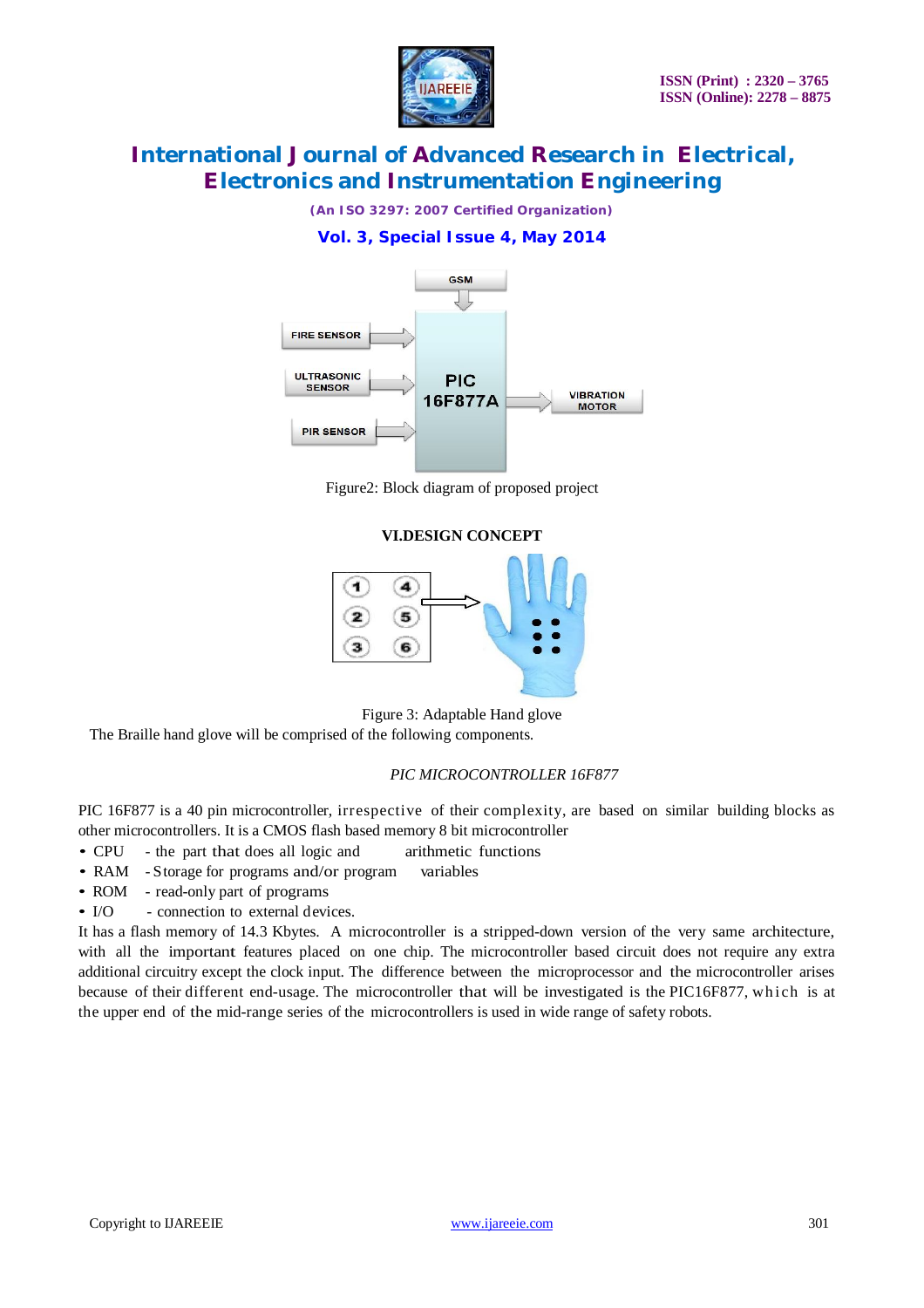

*(An ISO 3297: 2007 Certified Organization)*

**Vol. 3, Special Issue 4, May 2014**



Figure4: Pin details of PIC 16F877

#### *A. GSM(Global System for Mobile Communication)*

GSM is a cellular network, which means that cell phones connect to it by searching for cells in the immediate vicinity. Cell horizontal radius varies depending on antenna height, antenna gain, and propagation conditions from a couple of hundred meters to several tens of kilometers. Indoor coverage is also supported by GSM and may be achieved by using an indoor picocell base station, or an indoor repeater with distributed indoor antennas fed through power splitters, to deliver the radio signals from an antenna outdoors to the separate indoor distributed antenna system. These are typically deployed when significant call capacity is needed indoors, like in shopping centers or airports. However, this is not a prerequisite, since indoor coverage is also provided by in-building penetration of the radio signals from any nearby cell.

#### *B. TEMPERATURE SENSOR*

The LM35 is an integrated circuit sensor that can be used to measure temperature with an electrical output proportional to the temperature (in **<sup>o</sup>**C). You can measure temperature more accurately than a using a thermistor. The sensor circuitry is sealed and not subject to oxidation, etc. The LM35 generates a higher output voltage than thermocouples and may not require that the output voltage be amplified. The LM35 does not require any external calibration or trimming and maintains an accuracy of  $+/-0.4$  °C at room temperature and  $+/-0.8$  °C over a range of 0 °C to  $+100$ °C. Another important characteristic of the LM35DZ is that it draws only 60 micro amps from its supply and possesses a low selfheating capability. The sensor self-heating causes less than  $0.1 \degree C$  temperature rise in still air. Thus when the temperature exceeds 80 **<sup>o</sup>**C the microcontroller is so programmed that it gives a long beep.



Figure 5: LM35 Temperature sensor

#### *C. ULTRASONIC SENSOR*

Copyright to IJAREEIE www.ijareeie.com 302 Ultrasonic sensors (also known as transceivers when they both send and receive, but more generally called transducers) work on a principle similar to radar or sonar which evaluates attributes of a target by interpreting the echoes from radio or sound waves respectively. Ultrasonic sensors generate high frequency sound waves and evaluate the echo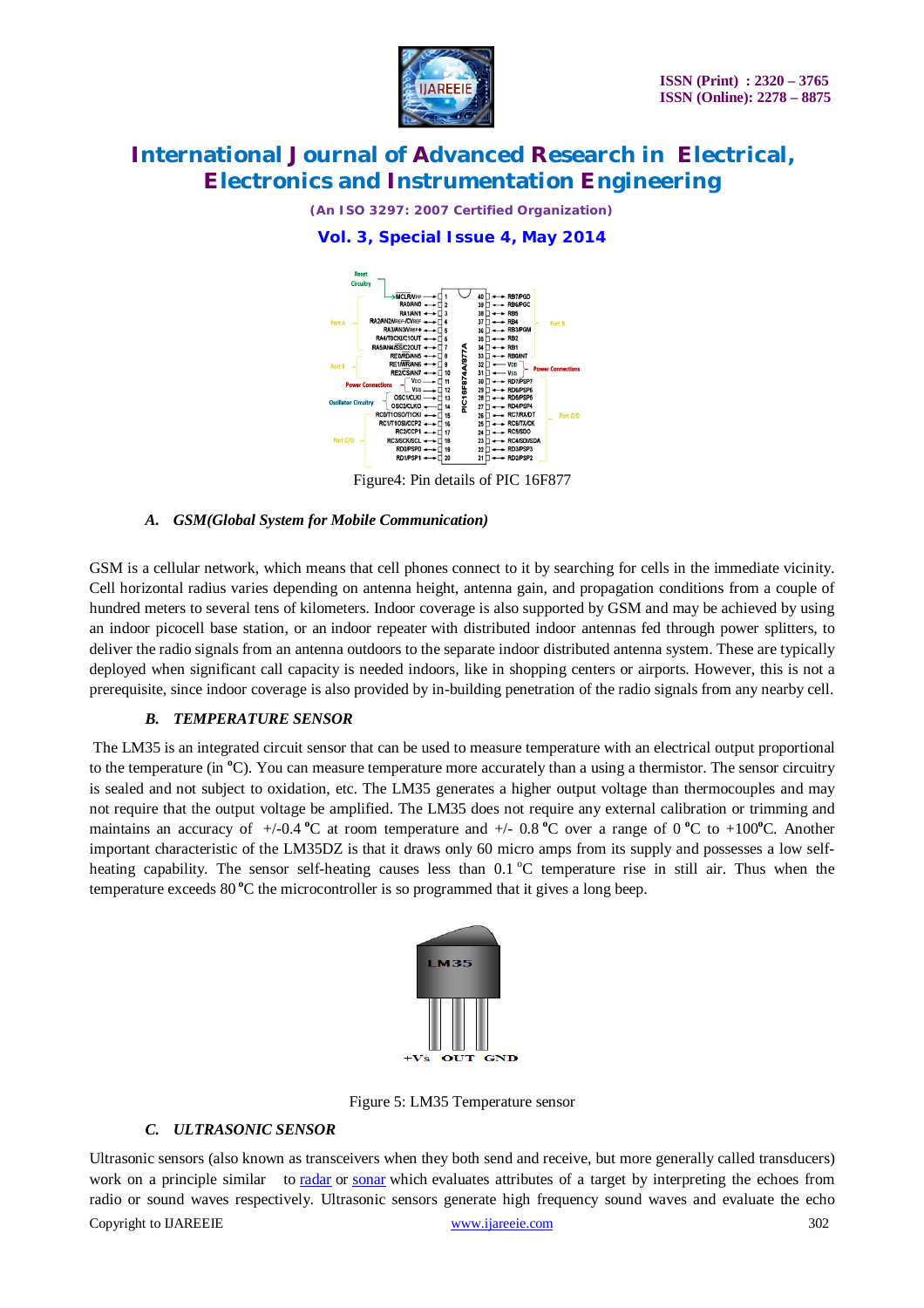

*(An ISO 3297: 2007 Certified Organization)*

# **Vol. 3, Special Issue 4, May 2014**

which is received back by the sensor. Sensors calculate the time interval between sending the signal and receiving the echo to determine the distance to an object.



Figure 6: Ultrasonic sensor

# *D. PIR SENSOR*

A PIR-based motion detector is used to sense movement of people, animals, or other objects. They are commonly used in burglar alarms and automatic-activated lighting systems. They are commonly called simply "PIR", or sometimes "PID", for "passive infrared detector". All objects with a temperature above absolute zero emit heat energy in the form of radiation. Usually this radiation is invisible to the human eye because it radiates at infrared wavelengths, but it can be detected by electronic devices designed for such a purpose.

The term *passive* in this instance refers to the fact that PIR devices do not generate or radiate any energy for detection purposes. PIRs come in many configurations for a wide variety of applications. The most common models have numerous Fresnel lenses or mirror segments, an effective range of about ten metres (thirty feet), and a field of view less than 180 degrees.

# *E. VIBRATION MOTOR*

Precision Microdrive' currently produces coin vibration motors, also known as shaftless or pancake vibrator motors, in Ø8mm and Ø10mm diameters for our Pico Vibe range. Pancake motors are compact and convenient to use. They integrate into many designs, because they have no external moving parts, and can be affixed in place with a very strong permanent self-adhesive mounting system. Enclosures can be easily molded to accept the coin form of the shaftless vibration motors. Within the coin motor range, we offer both leaded and spring  $\&$  pad mountable versions. Like all of our vibration motors, we are happy to quote for variations to the base design such as a modification to the lead length and also connectors.



Copyright to IJAREEIE www.ijareeie.com 303 Figure 7: Vibration motor